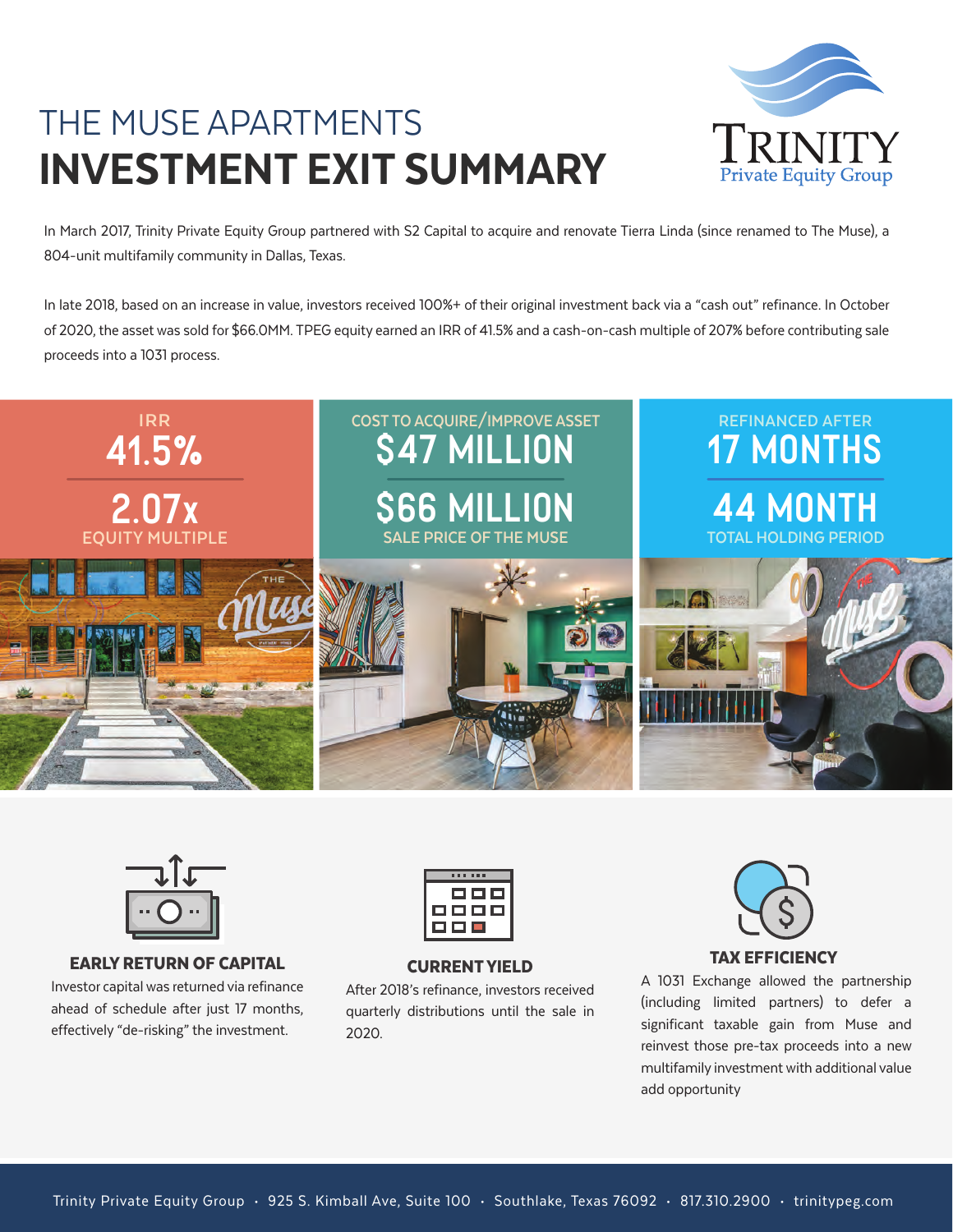## INVESTMENT SUMMARY

In March of 2017, Trinity Private Equity Group ("TPEG") partnered with S2 Capital to acquire and renovate a 1,190-unit, two-asset, multifamily portfolio located in Dallas, TX - Willow Pond (since renamed to The Hive) and Tierra Linda (since renamed to The Muse). **The subject of this exit summary, The Muse**, is a 1969 vintage, 804-unit multifamily community located at 3035 W Pentagon Pkwy, Dallas, TX. At the time, **the underlying thesis centered around acquiring the asset in the strong DFW metroplex at a low-cost basis relative to market and increasing rents through an extensive renovation program and better management.**

Costs for The Muse totaled approximately \$47.004 million, funded by a \$34.800 million senior loan, \$2.500 million of TPEG mezzanine debt, ~\$9.217 million of TPEG equity, and approximately \$487,030 of equity provided by S2 Capital.

In July of 2018, the partnership executed a successful refinance with Freddie Mac. This allowed the partnership to repay the acquisition financing and return all outstanding junior capital to TPEG investors. This refinance represented an exit for mezzanine investors, while equity investors have continued to receive 50% of the residual cash flow from the property. After operating for an additional two years, TPEG and S2 Capital elected to list the property for sale.

**On October 29th, S2 Capital successfully closed on a sale of The Muse Apartments for \$66.00 million.** For reference, the partnership paid \$32.00 million for The Muse in 2017 before investing additional capital to improve the property. Due to a substantial gain on the sale, TPEG and S2 elected to direct net sale proceeds of approximately \$14.2 million into a Qualified Intermediary (a "QI") who helped facilitate a 1031 exchange – allowing the partnership (and its underlying investors) to defer, indefinitely, significant tax, and use money that otherwise would have gone to the IRS to acquire a new value add multifamily property. To complete the 1031 exchange, TPEG/S2 needed to locate a "replacement asset" that met a set of criteria. To that end, in mid-December, TPEG and S2 acquired the Windridge Apartments, a 1983-vintage, 720-unit multifamily asset located at 2301 Avenue H East, Grand Prairie, Texas using "rolled" funds from Muse and fresh capital.

### PERFORMANCE SUMMARY

S2's extensive renovation plan and hands-on management approach were successful, as rental rates, occupancy, and net operating income have all improved since acquisition. At acquisition, the asset was dated in terms of its finishes, amenities, and features. Through extensive renovations, S2 was able to modernize units and subsequently increase average effective rents to \$973 per unit – a \$288 premium since takeover. Additionally, S2 was able to increase occupancy from just over 90% at acquisition to 95% as of the end of September 2020. The increased occupancy and approximately 42% increase in rental rates in just 44 months illustrate S2's success in executing their renovation plan and implementing new management practices. These operational efficiencies were positively reflected in net operating income, as actual net operating income recognized at sale was 14% higher than pro forma month 44 projections. While the Private Placement Memorandum (PPM) projected net operating income in month 44 of the investment to be \$333,159 (~\$3.99 million annualized), The Muse realized actual net operating income of \$379,248 (~\$4.55 million annualized) at sale.

The investment's 2017 PPM projected a refinance in month 28, and a total holding period of 60 months. Due in part to higher-than-expected rent growth, S2 was able to achieve a refinance in month 16, allowing the partnership to return 100% of junior capital, increase the loan amount, and lower the interest rate paid to the senior lender.

In addition to the operational efficiencies and refinance described above, TPEG and S2 Capital elected to sell the asset sooner than expected and target a 1031 exchange due to several factors, including 1) the sale price premium recognized over pro forma year five exit projections, 2) the sale of the asset and use of a 1031 exchange will produce a better total return going forward relative to holding the asset, and 3) the 1031 process will allow the partnership (and the underlying